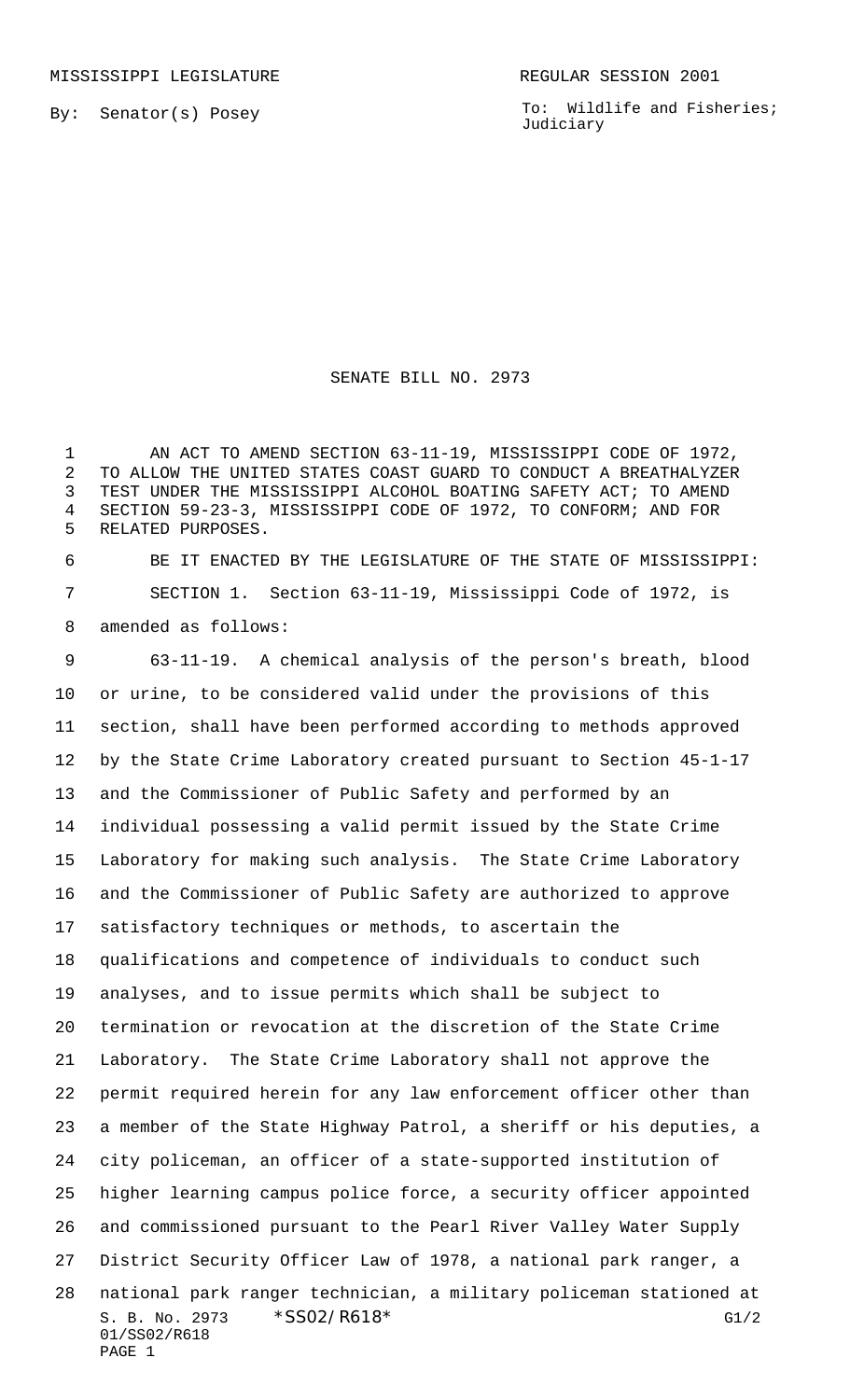a United States military base located within this state other than a military policeman of the Army or Air National Guard or of Reserve Units of the Army, Air Force, Navy or Marine Corps, a law enforcement officer of the United States Coast Guard, a marine law enforcement officer employed by the Department of Marine Resources, or a conservation officer employed by the Mississippi Department of Wildlife, Fisheries and Parks. The permit given a conservation officer, a marine law enforcement officer, or a United States Coast Guard officer shall authorize such officer to administer tests only for violations of Sections 59-23-1 through 59-23-7.

 The State Crime Laboratory shall make periodic, but not less frequently than quarterly, tests of the methods, machines or devices used in making chemical analysis of a person's breath as shall be necessary to ensure the accuracy thereof, and shall issue its certificate to verify the accuracy of the same.

 SECTION 2. Section 59-23-3, Mississippi Code of 1972, is amended as follows:

 59-23-3. For the purposes of this chapter, the following terms shall have the following meanings unless the context shall prescribe otherwise:

 (a) "Chemical test" means an analysis of a person's blood, breath, urine or other bodily substance for the determination of the presence of alcohol or any other substance which may impair a person's mental or physical ability.

 (b) "Department" means Mississippi Department of Wildlife, Fisheries and Parks.

 (c) "Executive director" means the chief officer of the department.

 (d) "Intoxicated" means under the influence of alcohol or any combination of alcohol, controlled substance or drugs, so that there is impaired thought and action and loss of normal

S. B. No. 2973 \*SS02/R618\* 01/SS02/R618 PAGE 2